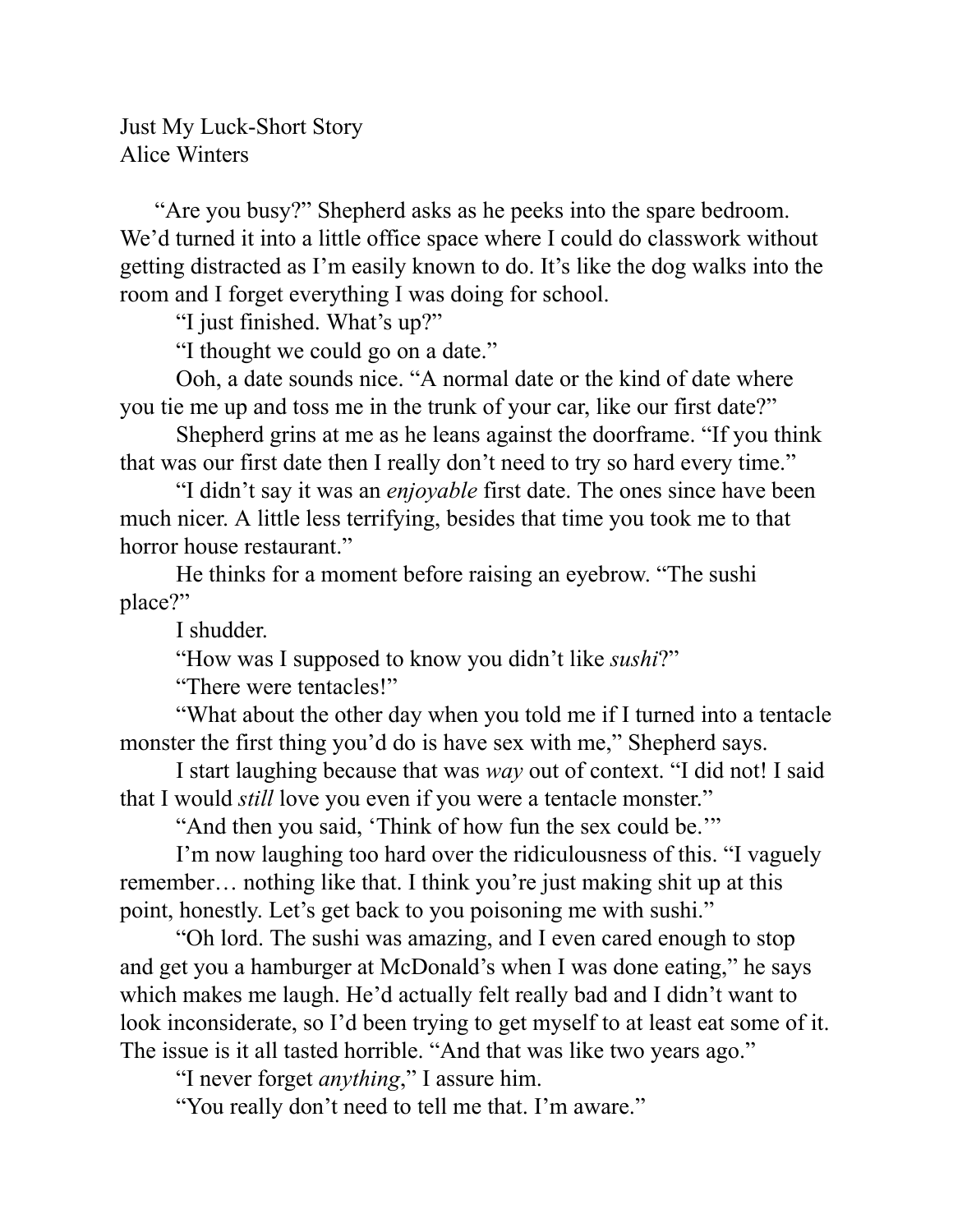I laugh as I kick off and send my chair rolling across the room toward him. It wasn't exactly the smartest plan, especially when the rollers hit carpet and stop but my momentum doesn't. He grabs me before I crash onto the ground.

"Well, that was sexy," Shepherd says.

"Thank you. I didn't want your skills to get rusty, so I thought you could practice saving me," I say as I get out of the chair. "Alright. I'm ready. Where are we going?"

"It's a secret," he says as we walk out to where Bear is preoccupied with chewing on a fabric squeak toy that looks like a human leg. Shepherd got it for him because he thought it'd be hilarious since he likes to remind me of the time when I thought Bear was going to eat me. I, on the other hand, realized that Shepherd's sense of humor is dangerously dark.

But Bear loves it. I'll wake up with that fucking leg inches from my face like Bear thinks it's my job to protect it while he sleeps. He seems to realize we might be leaving and jumps up to follow us, leg still being squeaked between his massive, bone-crushing jaws.

"One of these days he's going to come back with a real human leg in his mouth and it'll be your fault," I say.

"That sounds kind of cool, if I'm being honest," Shepherd says because his main goal in life is being obstinate.

"You're such a liar," I say as Shepherd lets Bear out, telling me we're going some place that allows dogs. Bear's thrilled as he prances around with his leg. I really think he should leave it at home but Shepherd "likes" the way it makes people question if we're serial killers as they drive by." That logic isn't very sound, but I love Shepherd and the little things that amuse him.

Shepherd goes around to the back of the car and pops the trunk. "Hop in."

I stare at him then glance back at Bear, wondering if a night with Bear would be much, *much* superior. He squeaks the leg in response.

He gives me a look like he's the innocent one. "You said you liked our first date!"

"It was a joke," I say as I put Bear in the car then get into the passenger seat.

Shepherd eventually closes the trunk and gets into the driver's seat.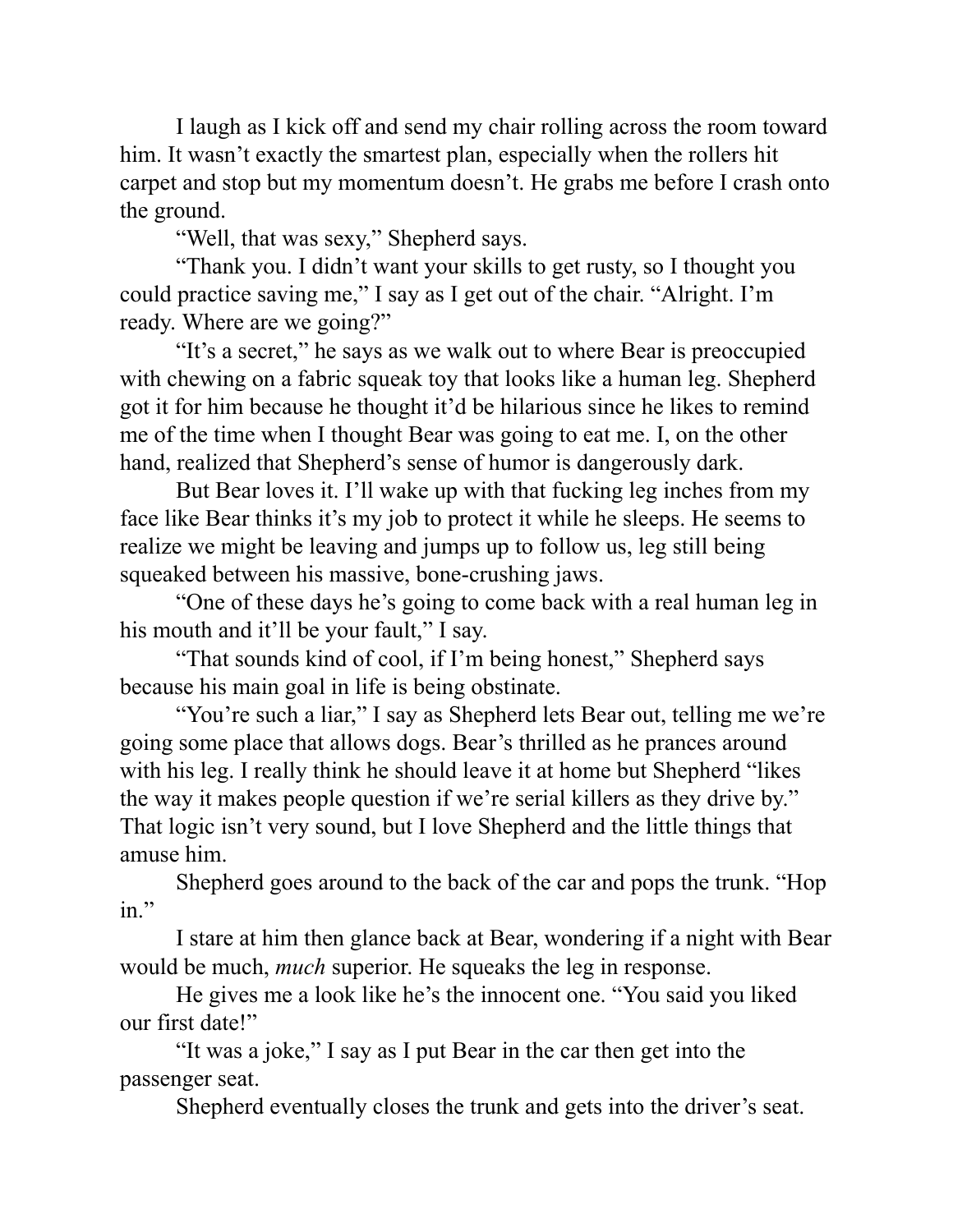"Where are we going?"

"Secret."

Bear sets his head on Shepherd's shoulder and starts squeaking the leg right in his ear. *Squeak-squeak… squeak-squeak… squeak-squeak.*

"Remember when I told you to have him leave the leg behind?" I ask.

"I can't hear you"—*Squeak-squeak*—"over the sound of Bear's happiness." *Squeak-squeak*.

"Ah, is that what it is?" I ask as I start laughing. There's no way it can't be hurting his ears with it that close. But Shepherd is a stubborn man and refuses to even notice as Bear squeaks away.

He's determined to make sure we're both suffering from hearing loss by the time we arrive at the park. It's a big open park that has trails that lead into the state forest. It's also one of Bear's favorite places to run since it's not often we come across anyone and it's quite secluded.

"Can you grab Bear?" Shepherd asks.

"Sure," I say as I get out and go to the back seat to fetch the dog. I snap his leash on and take his stuffed leg before tossing it into the front seat where he hopefully won't notice it during our ride home. He's too excited about the walk to care.

When I get out, I see Shepherd has a five-gallon bucket.

"What's that?" I ask warily.

"The picnic basket I was trying to show you in the trunk," he says. "When was that? When you told me to 'climb in'?"

He grins. "Maybe."

"Why a bucket? Why not a bag?"

"A five-gallon bucket makes me look more manly," he says, voice deepening as he flexes his arms and starts strutting away.

"Don't flex too much or your shirt'll rip, it's so tight. Then you'll get arrested for public indecency."

"I'm pretty sure it's legal for a man to take his shirt off at a park."

"Yeah, but it won't be legal what I'll do to you after you burst your way out of that shirt," I say.

He gives me a mischievous grin. "Maybe I want my shirt to rip, then."

Me too. "Too bad we can't."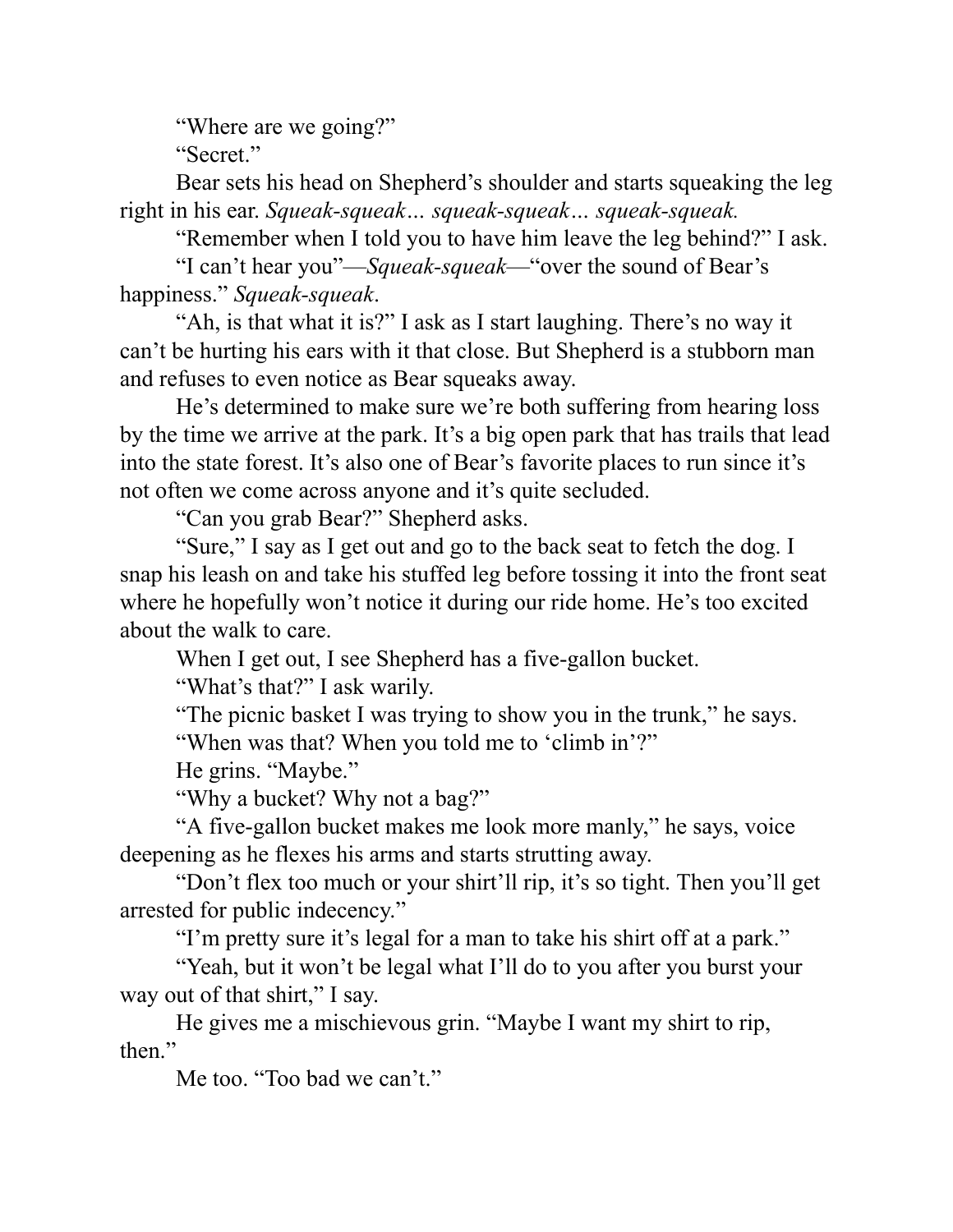"Fine, fine," he says as he starts leading the way. I follow after him with Bear beside me, tail wagging every step of the way. He does receive a lot of looks as we go out with him, mostly because he looks like he's had a rough life, but he's always so damn happy that not many seem to look at him in fear, and I'm positive he loves everyone.

"It's such a nice day out for a walk," I say, glad he pulled me out of that room.

"We're going for a run, not a walk," Shepherd says as he shatters my hopes and dreams. Depression begins to consume me as I slowly look over at him, trying my hand at giving him the saddest eyes I can muster.

"But… we're… on a date."

"Yes, but you never know when you might need to run. We have to keep in shape."

"We already 'keep in shape' three days a week!"

He takes off running and Bear lunges after him before hitting the end of the leash and jerking me forward. And as I watch Shepherd in his tootight shirt, hanging onto his five-gallon "picnic basket," I can't help but wonder why this is even considered a date.

But Bear gives me sad eyes like he can't understand why I'm not having a blast running through the park like Shepherd is. So I start jogging after him as Bear parades and prances all around, happy to get his way.

Once we get in the woods, I find that Shepherd's finally slowed to a walk and I manage to catch up with him.

"Are you done making my date miserable?" I ask.

"A little bit of running is good for you," he says with a beaming smile.

"Yeah, a little bit, but you don't understand the definition of 'a little bit," I say. "It's not exactly a favorite pastime of mine."

"But if we walked, it'd take us forever to get where I'm going," he explains as he switches his five-gallon bucket to the other hand before holding his right hand out. I slip my hand into his and squeeze his fingers.

"There, now you have to drag me if you try taking off again," I decide.

He laughs. "We don't need to run anymore, I just did it to see the look on your face."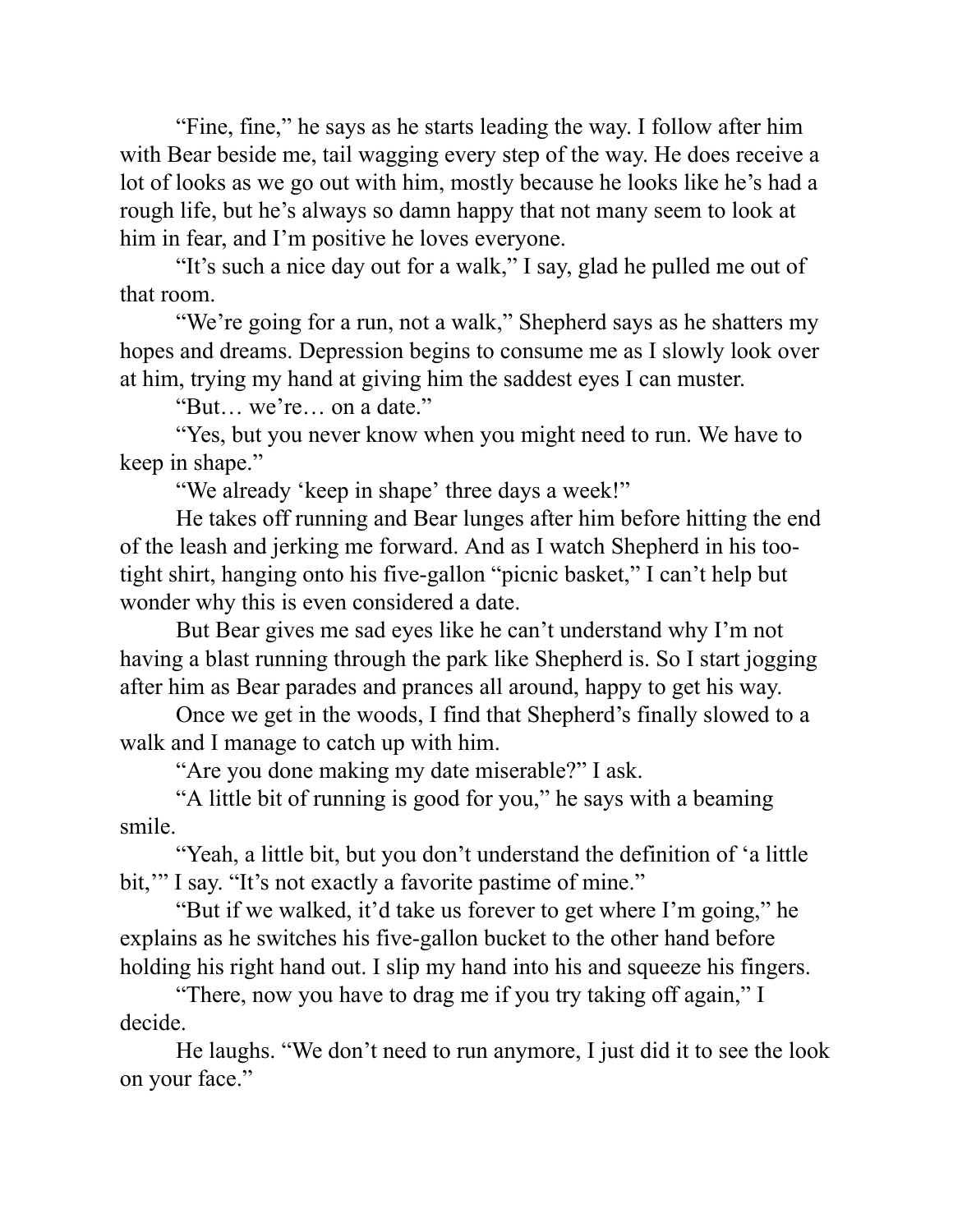Wow, isn't he romantic. "That's not cute but *you're* cute, so it weirdly makes me forgive you."

"That's just how I roll," he says as he swipes his hair back. Or at least tries to with the five-gallon bucket in his hand. I'm actually slightly embarrassed by how we look but somehow he's pulling off the "gallon" look.

He veers off the trail and starts trailblazing, but I follow along since it seems like he knows where he's going. When he reaches a small clearing he stops, looks around, and drops his bucket like he's staking a claim to the place. "Here we are."

"I'm extremely excited to see what you have in that bucket," I admit.

"First, there is the sheet so your butt doesn't get damp," he says as he pulls out a packaged tablecloth which he tears open. He pulls the tablecloth out and looks highly confused when it's about three feet by three feet.

"Ooh. Is that one for the dog and there's a bigger one for us?" I ask.

"No… I clearly can't figure out centimeters," he says as he lays it down. Bear immediately flops down on it, taking up the whole thing as he wags his tail, pleased with how caring Shepherd was to think of him. "Dammit, Bear. Come here."

Bear grudgingly gets up and goes to his side as Shepherd flattens it back out and pulls out a battery-operated candle, which he sets in the middle.

"Ooh."

"I forgot the battery, so don't get too excited."

Then he pulls out a container filled with… chocolate? The second thing is just a huge bag of M&Ms, and then the third thing is gummy worms.

"There we go."

"You just brought junk food?" I ask.

He looks at me. "Do you like it?"

I grin at him as I sit down on the little square. "It really is all my favorite foods."

"I know! That's why I packed it. Oh, and just a squirt bottle of caramel," he says as he pulls it out of the bucket. "There. It's complete."

I open the first container and look in at the truffles. "Ooh, my favorite. Sit, sit. Feast with me. We're probably going to be so ill we won't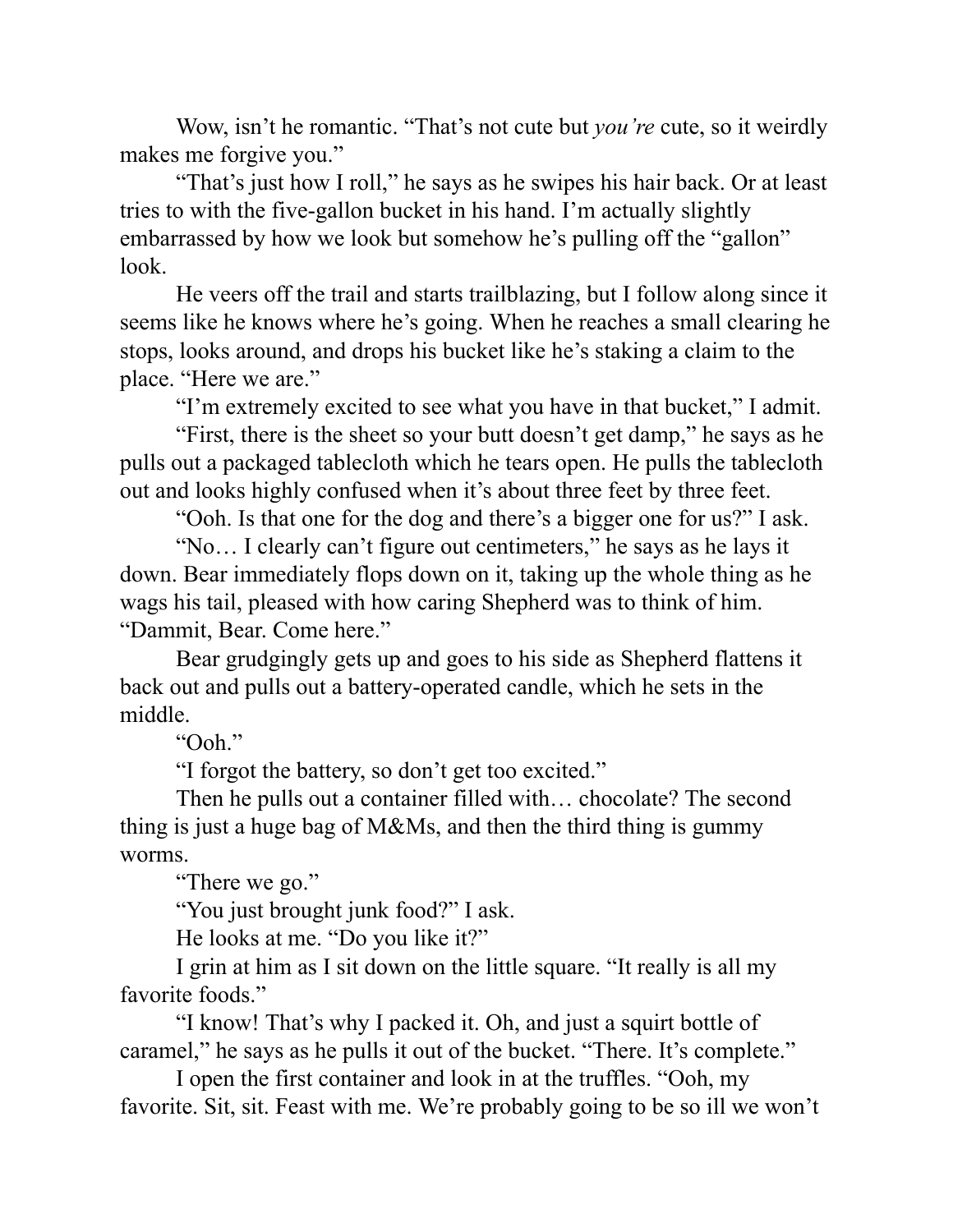even be able to walk back to the car," I say.

"As long as you enjoy it."

"Sit!"

"Hold on a second," he says as he goes over to Bear with his back turned to me. They seem to be having a secret session because I sit there in confusion as they do whatever it is they're doing.

"What are you doing?" I ask.

"Call Bear to you."

"Okay… I swear to god if he has a different toy, I'm kicking you out of the bed," I say. "Come here, Bear."

Bear turns around and I notice he has a little bow tie on and something in his mouth. He trots up to me.

"He's got something to give you."

"Give me," I say as I hold my hand out. Bear, who'd been prancing right toward me, slams on the brakes, eyes me, then leaps through the air, *thrilled* I want what's in his mouth. He lunges toward me, play bows and waits for me to grab for it again before taking off and doing laps around us.

"Dammit, dog!" Shepherd growls as he chases after him.

I laugh as Bear evades every maneuver Shepherd tries on him. "He's just trying to keep you in shape in case the bad guys come again!"

"This evil thing! I'm going to get a new dog!" he threatens as Bear does jumps and dodges and prances all around.

After I have tears in my eyes from laughing at Shepherd's failures, Bear, finding it hard to pant with whatever he has in his mouth, comes over to me, sits down, and spits it out right on my lap.

It's soaked in slobber but when I pick it up, I see it's a little box. I flip it over, noticing on the top are the words:

*Will you marry my dad?*

I glance up at Shepherd in shock. "Oh my god…"

He kneels next to where I'm sitting. "It was supposed to be all romantic and we literally practiced this for *days*. He even had this little move where he like lifted his paw and you were going to be blown away by the execution," he says as he opens the box and pulls the ring out. "Killian, you mean so much to me. I never realized how lost I was in this world until I met you. I never knew how much I could care about someone, how much I